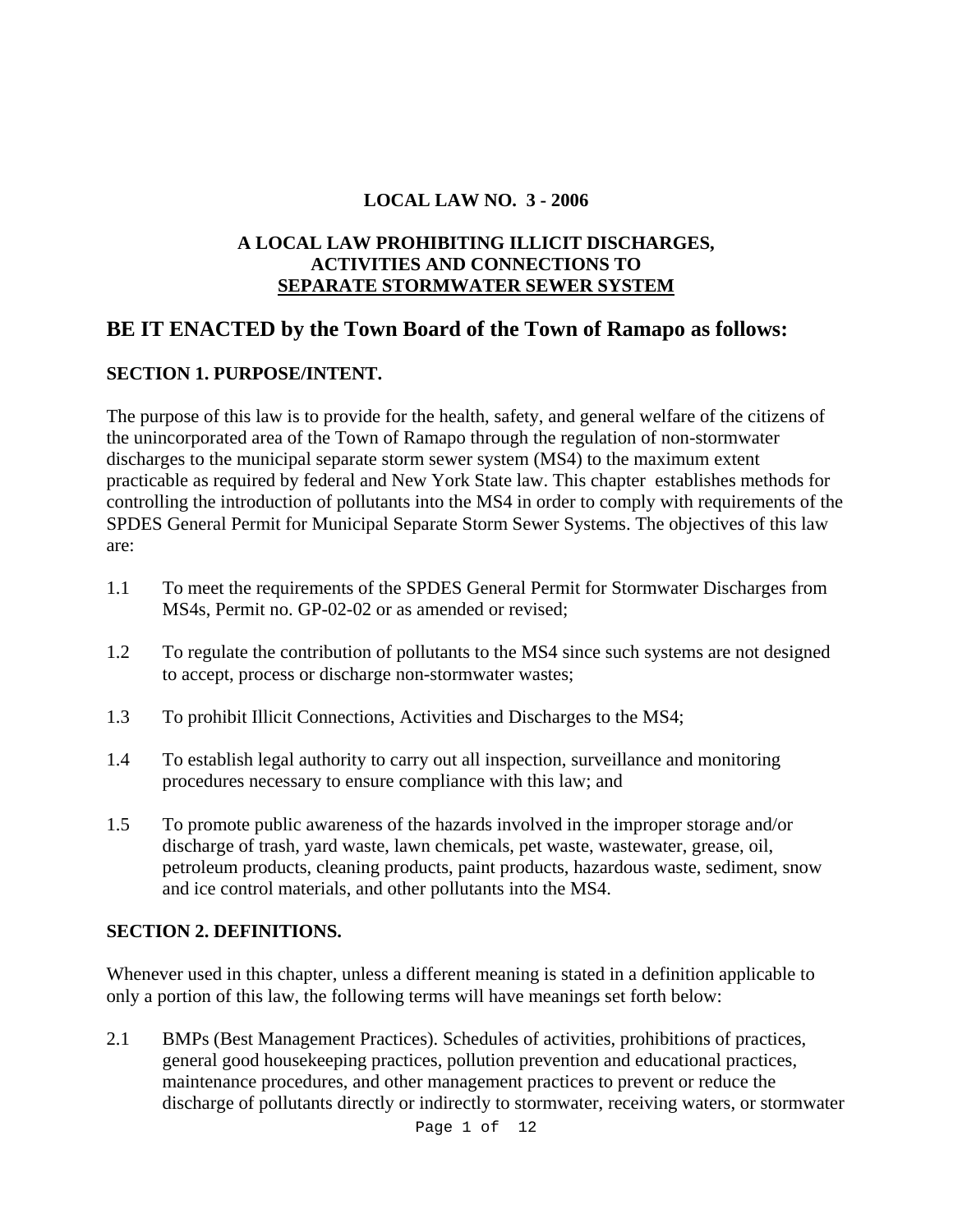conveyance systems. BMPs also include treatment practices, operating procedures, and practices to control site runoff, spillage or leaks, sludge or water disposal, or drainage from raw materials storage.

- *2.2* Clean Water Act. The Federal Water Pollution Control Act (33 U.S.C. § 1251 et seq.), and any subsequent amendments thereto.
- *2.3* Construction Activity. Activities requiring authorization under the SPDES permit for stormwater discharges from construction activity, GP-02-01, as amended or revised and any land disturbance requiring a municipal, New York State, or federal permit. These activities include construction projects resulting in land disturbance. Such activities include but are not limited to clearing and grubbing, grading, excavating, and demolition.
- *2.4* Discharger. Any Person who owns or is in control of real or personal property that discharges, directly or indirectly, any material into the MS4.
- *2.5* Hazardous Materials. Any material, including any substance, waste, or combination thereof, which because of its quantity, concentration, or physical, chemical, or infectious characteristics may cause, or significantly contribute to, a substantial present or potential hazard to human health, safety, property, or the environment when improperly treated, stored, transported, disposed of, or otherwise managed
- *2.6* Illicit Connections. Any drain or conveyance, whether on the surface or subsurface, which allows an illegal discharge to enter the MS4, including but not limited to:
	- 2.6.1 conveyances which allow any Non-Stormwater Discharge including treated or untreated sewage, process wastewater, and wash water to enter the MS4 and any connections to the storm drain system from indoor drains and sinks, regardless of whether said drain or connection had been previously allowed, permitted, or approved by an authorized enforcement agency; or
	- 2.6.2 Any drain or conveyance connected from a commercial or industrial land use to the MS4 which has not been documented in plans, maps, or equivalent records and approved by an authorized enforcement agency.
- 2.7 Illicit Discharge. Any direct or indirect Non-Stormwater Discharge to the MS4, except as exempted in Section 5 of this law.
- *2.8* Individual Sewage Treatment System. A facility including septics, cesspools and similar facilities serving one or more parcels of land or residential households, or a private, commercial or institutional facility, that treats sewage or other liquid wastes for discharge into the groundwaters of New York State, except where a permit for such a facility is required under the applicable provisions of Article 17 of the Environmental Conservation Law.
- 2.9 Industrial Activity. Activities requiring the SPDES permit for discharges from industrial activities except construction, GP-98-03, as amended or revised.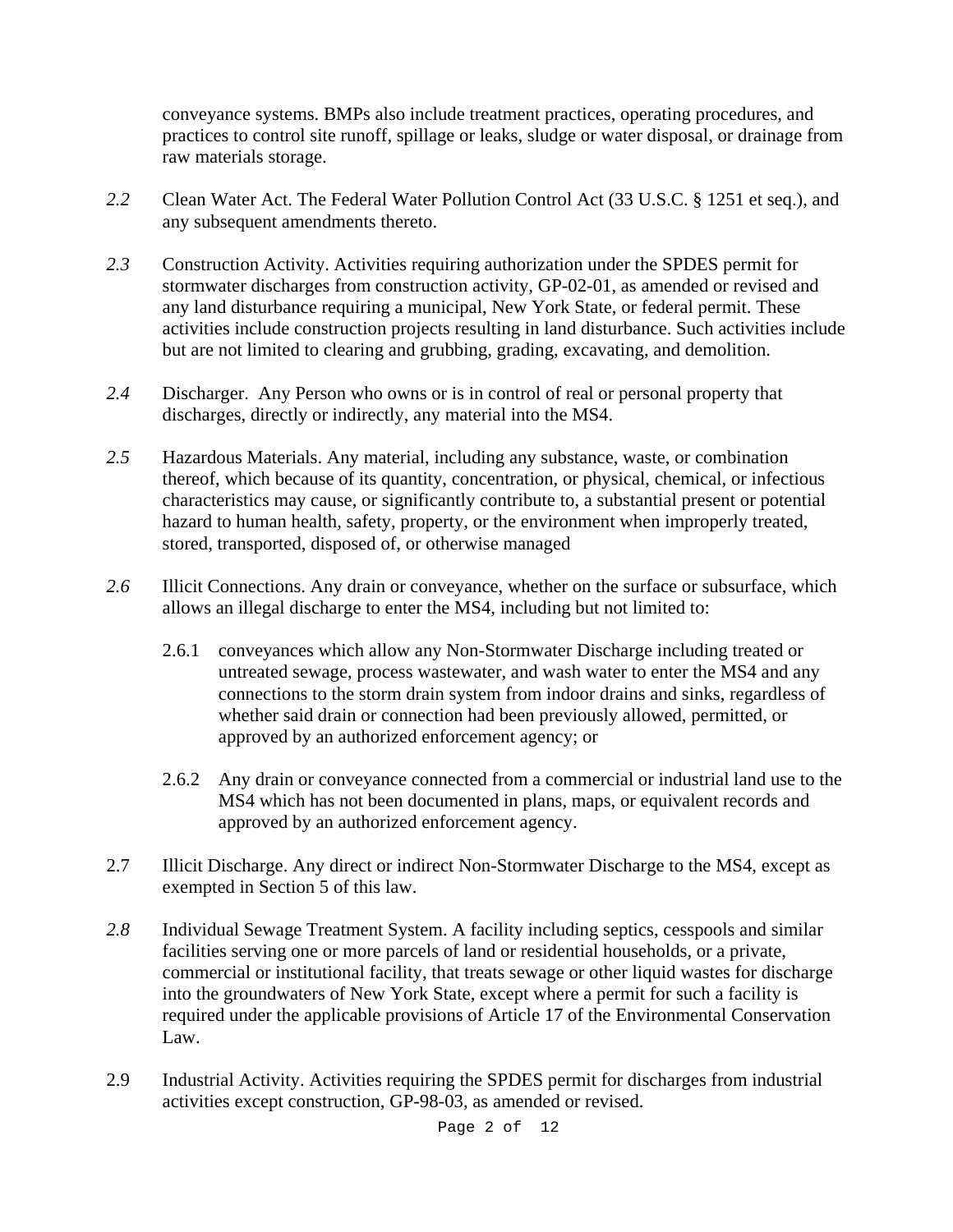- 2.10 MS4. Municipal Separate Stormwater Sewer System.
- 2.11 Municipal Separate Stormwater Sewer System. A conveyance or system of conveyances (including roads with drainage systems, municipal streets, catch basins, curbs, gutters, ditches, man-made channels, or storm drains):
	- 2.11.1. Owned or operated by the Town of Ramapo;
	- 2.11.2 Designed or used for collecting or conveying stormwater;
	- 2.11.3. Which is not a combined sewer; and
	- 2.11.4. Which is not part of a Publicly Owned Treatment Works (POTW) as defined at 40CFR 122.2
- 2.12 Municipality. The Town of Ramapo
- 2.13 NYS DEC. The New York State Department of Environmental Conservation.
- 2.14 Non-Stormwater Discharge. Any discharge to the MS4 that is not composed entirely of stormwater. This includes any Pollutants, as well as but not limited to, trash, yard waste, or pet waste.
- 2.15 Person. Any individual, association, organization, partnership, firm, corporation or other entity owning the Property or having control of the Property.
- 2.16 Pollutant. Dredged spoil, filter backwash, solid waste, incinerator residue, treated or untreated sewage, garbage, sewage sludge, munitions, chemical wastes, biological materials, radioactive materials, heat, wrecked or discarded equipment, rock, sand, soil and industrial, municipal, agricultural waste and ballast discharged into water or any substance; which may cause or might reasonably be expected to cause pollution of the waters of the state in contravention of the standards.
- 2.17 Property. Any building, lot, parcel of land, or portion of land whether improved or unimproved including adjacent sidewalks and parking strips and all chattel
- 2.18 SPDES (State Pollutant Discharge Elimination System) Stormwater Discharge Permit. A permit issued by the NYSDEC that authorizes the discharge of pollutants to waters of the state.
- 2.19 SPDES General Permit for Construction Activities GP-02-01. A permit under the New York State Pollutant Discharge Elimination System (SPDES) issued to developers of construction activities to regulate disturbance of one or more acres of land.
- 2.20 SPDES General Permit for Stormwater Discharges from Municipal Separate Stormwater Sewer Systems GP-02-02. A permit under the New York State Pollutant Discharge Elimination System (SPDES) issued to operators of small municipal separate stormwater sewer systems (MS4s) to authorize them to discharge to Waters of the United Statesin accordance with the conditions and requirements set forth within the Permit GP-02-02.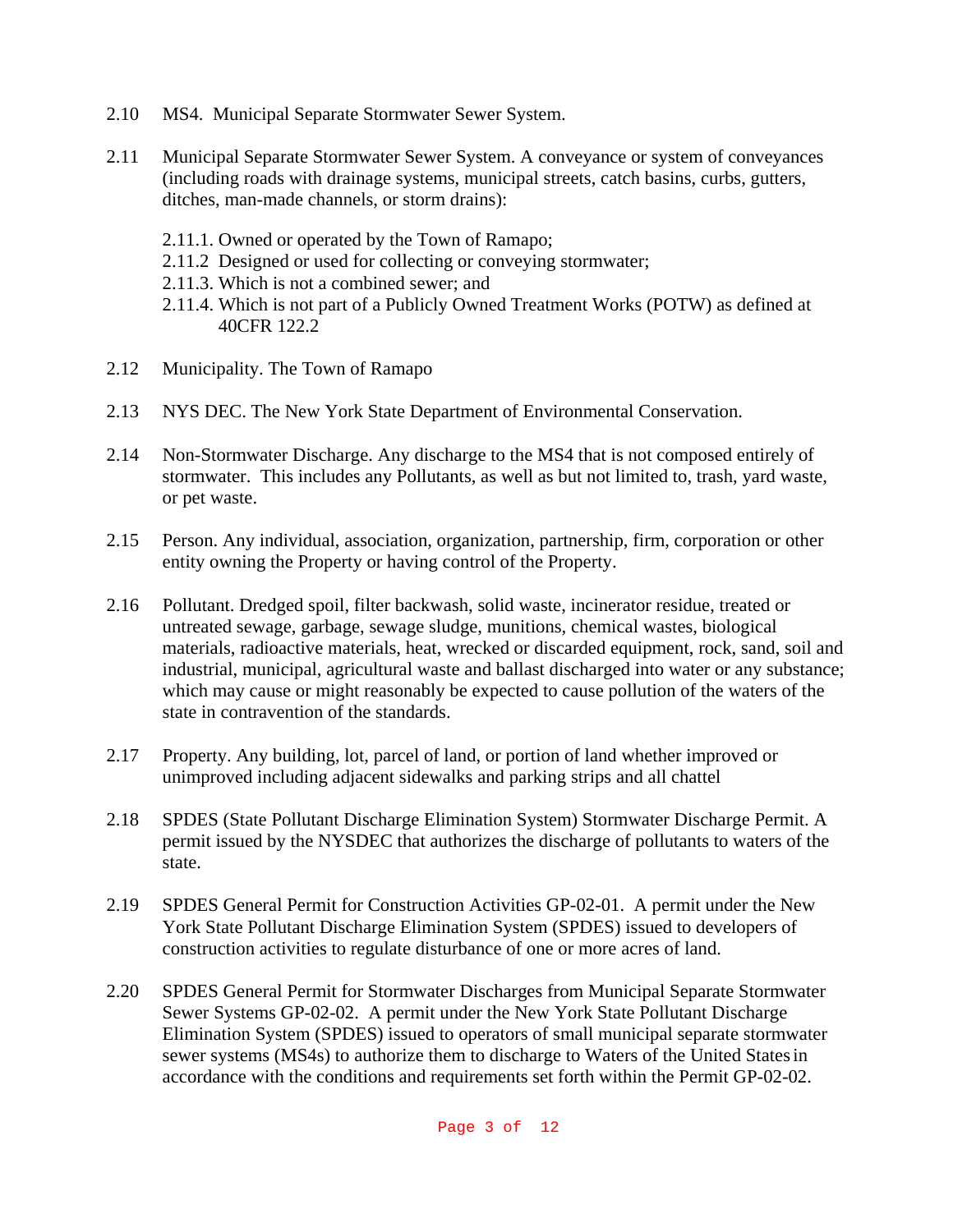#### 2.21 Special Conditions.

- 2.21.1. Discharge Compliance with Water Quality Standards. The condition that applies where a municipality has been notified by NYS DEC that the discharge of stormwater authorized under their MS4 permit may have caused or has the reasonable potential to cause or contribute to the violation of an applicable water quality standard. Under this condition the municipality must take all necessary actions to ensure future discharges do not cause or contribute to a violation of water quality standards.
- 2.21.2. 303(d) Listed Waters. The condition in the municipality's MS4 permit that applies where the MS4 discharges to a 303(d) listed water. Under this condition the stormwater management program must ensure no increase of the listed pollutant of concern to the 303(d) listed water.
- 2.21.3. TMDL (Total Maximum Daily Load) Strategy. The condition in the municipality's MS4 permit where a TMDL including requirements for control of stormwater discharges has been approved by EPA for a waterbody or watershed into which the MS4 discharges. If the discharge from the MS4 did not meet the TMDL stormwater allocations prior to September 10, 2003, the municipality was required to modify its stormwater management program to ensure that reduction of the pollutant of concern specified in the TMDL is achieved.
- 2.21.4. The condition in the municipality's MS4 permit that applies if a TMDL is approved in the future by EPA for any waterbody or watershed into which an MS4 discharges. Under this condition the municipality must review the applicable TMDL to see if it includes requirements for control of stormwater discharges. If an MS4 is not meeting the TMDL stormwater allocations, the municipality must, within six (6) months of the TMDL's approval, modify its stormwater management program to ensure that reduction of the pollutant of concern specified in the TMDL is achieved.
- 2.22 Stormwater. Rainwater, snowmelt, drainage and uncontaminated groundwater.
- 2.23 SMO (Stormwater Management Officer). An employee, the municipal engineer or other public official(s) designated by the Town of Ramapo to enforce this local law. The SMO may also be designated by the municipality to accept and review stormwater pollution prevention plans, forward the plans to the applicable municipal board and inspect stormwater management practices and designate certain responsibilities pursuant to this local law to other employees or agents of the municipality..
- 2.24 303(d) List. A list of all surface waters in the state for which beneficial uses of the water (drinking, recreation, aquatic habitat, and industrial use) are impaired by pollutants, prepared periodically by the New York State Department of Environmental Conservation as required by Section 303(d) of the Clean Water Act. 303(d) listed waters are estuaries, lakes and streams that fall short of state surface water quality standards and are not expected to improve within the next two years.
- 2.25 TMDL. Total Maximum Daily Load.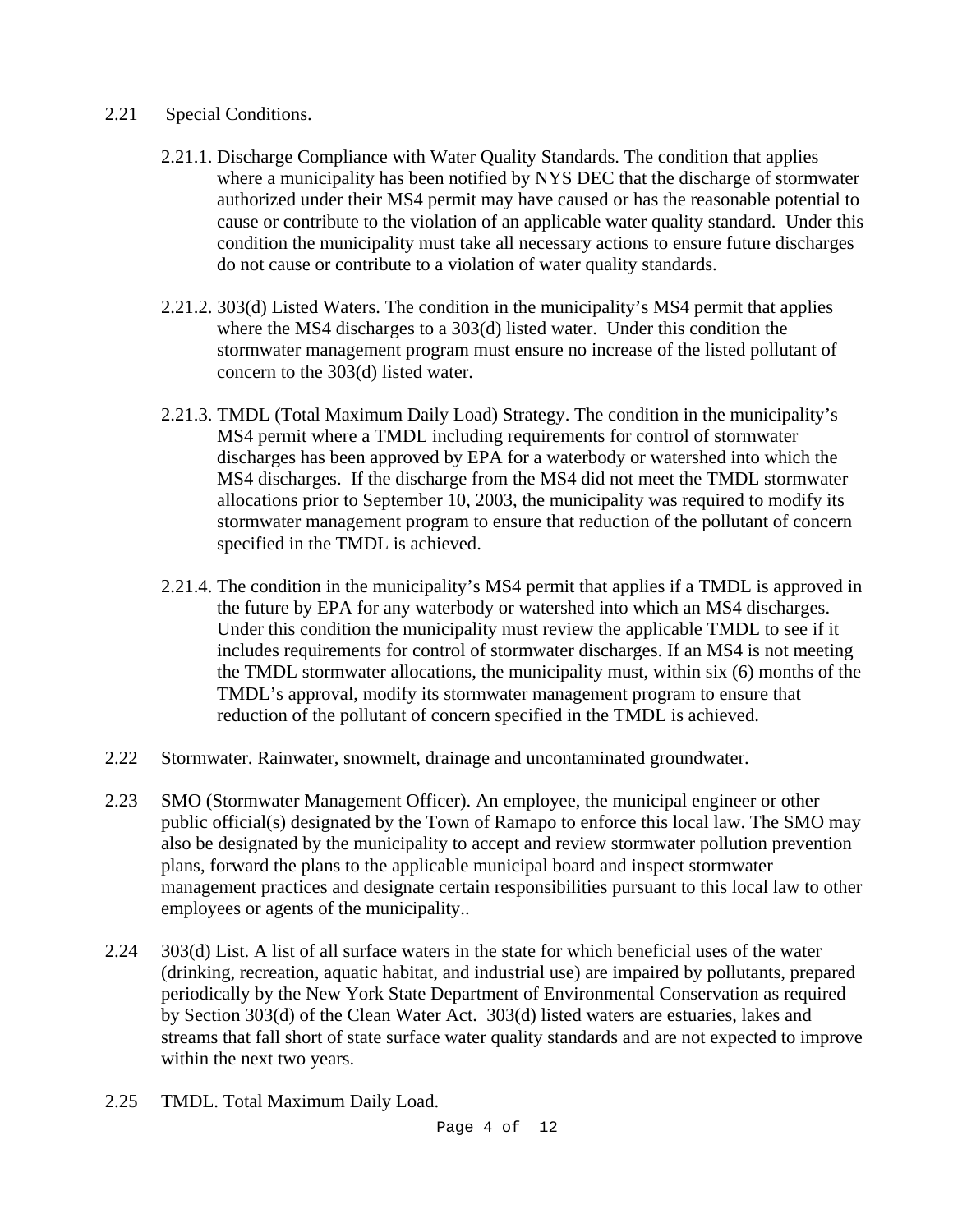- 2.26 Total Maximum Daily Load. The maximum amount of a pollutant to be allowed to be released into a waterbody so as not to impair uses of the water, allocated among the sources of that pollutant.
- 2.27 Wastewater. Water that is not stormwater, is contaminated with pollutants and is or will be discarded.

## **SECTION 3. RESPONSIBILITY FOR ADMINISTRATION.**

The Stormwater Management Officer(s) (SMO(s)) shall administer, implement, and enforce the provisions of this law.

# **SECTION 4. SEVERABILITY.**

The provisions of this chapter are hereby declared to be severable. If any provision, clause, sentence, or paragraph of this law or the application thereof to any person, establishment, or circumstances shall be held invalid, such invalidity shall not affect the other provisions or application of this law.

# **SECTION 5. DISCHARGE PROHIBITIONS.**

5.1 Prohibition of Illegal Discharges.

No person shall discharge or cause to be discharged into the MS4 any materials other than Stormwater except as provided in Section 5.1.1. The commencement, conduct or continuance of any illegal discharge to the MS4 is prohibited except as described as follows:

- 5.1.1 The following discharges are exempt from discharge prohibitions established by this local law, unless the NYS DEC or the municipality has determined them to be contributors of pollutants which could negatively impact water quality: water line flushing or other potable water sources; landscape irrigation or lawn watering; existing diverted stream flows; rising ground water; ground water infiltration to storm drains; pumped ground water, foundation or footing drains; crawl space or basement sump pumps; air conditioning condensate; irrigation water; springs; water from individual residential car washing; natural riparian habitat or wetland flows; dechlorinated/debrominated swimming pool, spa and pond discharges; residential street, driveway, home or deck wash water; water from fire fighting activities; and any other water source not containing pollutants. Such exempt discharges shall be allowed only if uncontaminated.
- 5.1.2 Discharges approved in writing by the SMO to protect life or property from imminent harm or damage, provided that, such approval shall not be construed to constitute compliance with other applicable laws and requirements, and further provided that such discharges may be permitted for a specified time period and under such conditions as the SMO may deem appropriate to protect such life and property while reasonably maintaining the purpose and intent of this local law.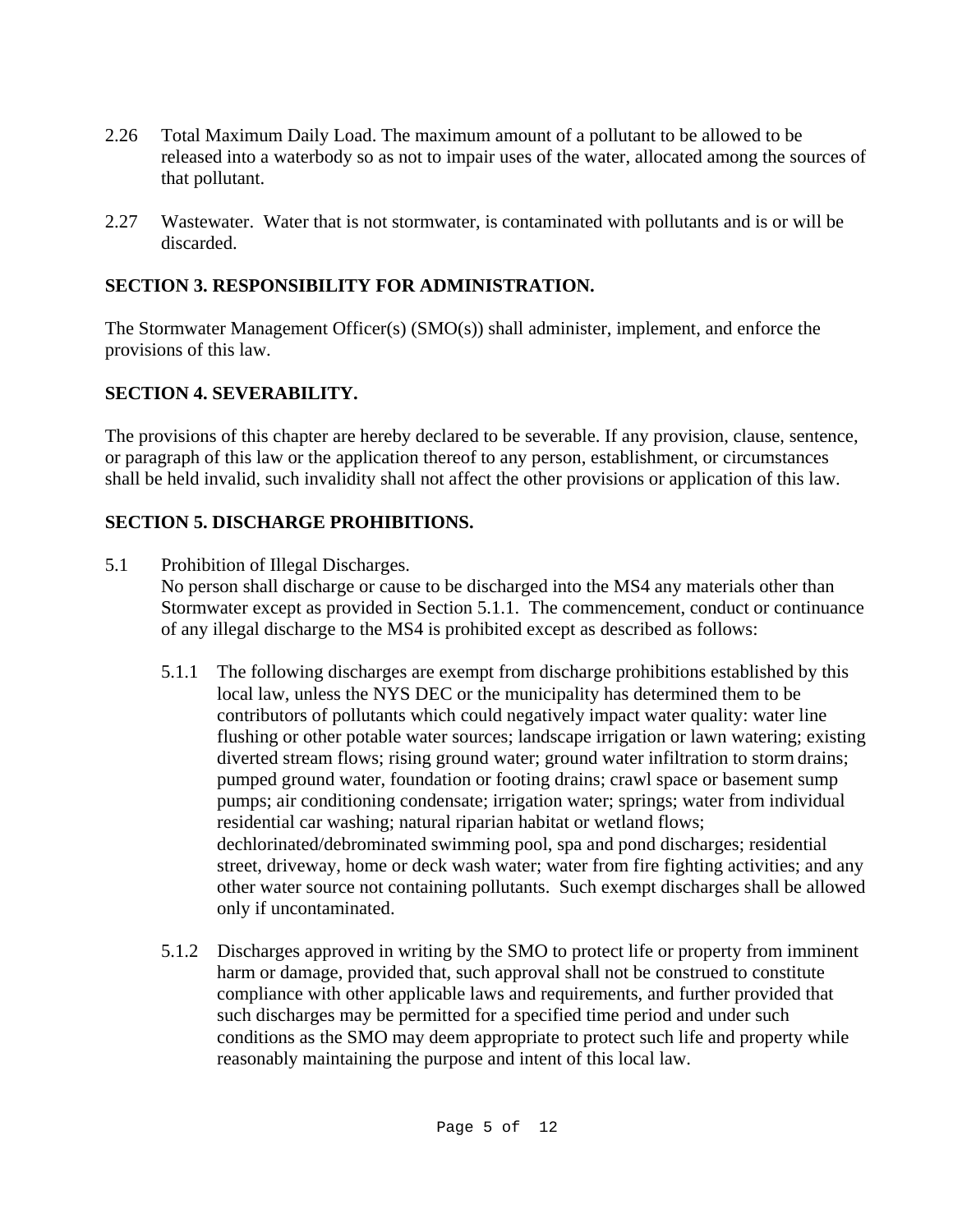- 5.1.3 Dye testing in compliance with applicable state and local laws is an allowable discharge, but requires a written notification to the SMO prior to the time of the test.
- 5.1.4 Any discharge permitted under a SPDES permit, waiver, or waste discharge order issued to the Discharger and administered under the authority of the NYS DEC, provided that the Discharger is in full compliance with all requirements of the permit, waiver, or order and other applicable laws and regulations, and provided that written approval has been granted for any discharge to the MS4. The Discharger shall be required to file a copy of said written approval with the MS4 prior to the discharge.
- 5.2 Prohibition of Illicit Connections.
	- 5.2.1 The construction, use, maintenance or continued existence of any illicit connections to the MS4 is prohibited.
	- 5.2.2 This prohibition expressly includes, without limitation, illicit connections made in the past, regardless of whether the connection was permissible under law or practices applicable or prevailing at the time of connection.

#### **SECTION 6 . PROHIBITION AGAINST FAILING INDIVIDUAL SEWAGE TREATMENT SYSTEMS**

No persons shall operate a failing Individual Sewage Treatment System in areas tributary to the municipality's MS4. A failing Individual Sewage Treatment System is a system which has one or more of the following conditions:

- 6.1 The backup of sewage into a structure.
- 6.2 Discharges of treated or untreated sewage onto the ground surface.
- 6.3 A connection or connections to a separate stormwater sewer system.
- 6.4 Liquid level in the septic tank above the outlet invert.
- 6.5 Structural failure of any component of the Individual Sewage Treatment System that could lead to any of the other failure conditions as noted in this section.
- 6.6 Contamination of off-site groundwater that can reasonably be attributed to the Individual Sewage Treatment System.

## **SECTION 7. PROHIBITION AGAINST ACTIVITIES CONTAMINATING STORMWATER**

- 7.1 Activities that are subject to the requirements of this section are those types of activities that:
	- 7.1.1 Cause or contribute to a violation of this local law.
	- 7.1.2 Cause or contribute to the municipality being subject to the Special Conditions as defined in Section 2 (Definitions) of this local law.
- 7.2 Such activities include failing individual sewage treatment systems as defined in Section 6, improper management of pet waste or any other activity that causes or contributes to violations of the municipality's MS4 SPDES permit authorization.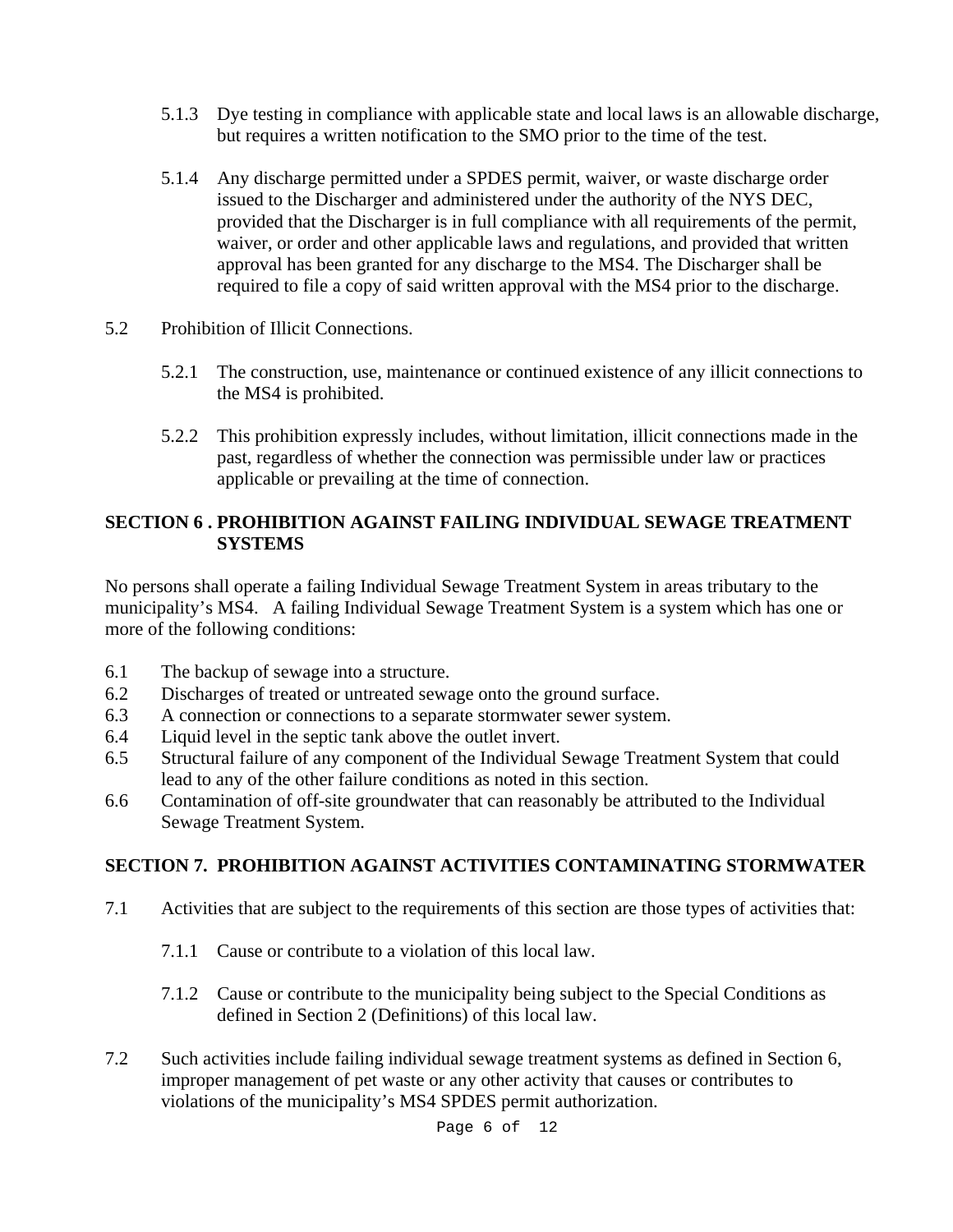7.3 Upon notification to a Person that he or she is engaged in activities that cause or contribute to violations of the municipality's MS4 SPDES permit authorization, that Person shall take all reasonable actions to correct such activities such that he or she no longer causes or contributes to violations of the municipality's MS4 SPDES permit authorization.

#### **SECTION 8. REQUIREMENT TO PREVENT, CONTROL, AND REDUCE STORMWATER POLLUTANTS BY THE USE OF BEST MANAGEMENT PRACTICES.**

8.1 Best Management Practices

 Where the SMO has identified Illicit Discharges as defined in Section 2 or activities contaminating stormwater as defined in Section 7 the municipality may require implementation of Best Management Practices (BMPs) to control those Illicit Discharges and activities.

- 8.1.1 The owner or operator of a commercial or industrial establishment shall provide, at their own expense, reasonable protection from accidental discharge of prohibited materials or other wastes into the MS4 through the use of structural and non-structural BMPs, and shall keep and maintain records and loss of the inspection and maintenance of the BMP's, and make available for inspection by the MS4 for a period of three (3) years.
- 8.1.2 Any Person responsible for a Property, which is, or may be, the source of an Illicit Discharge or an activity contaminating stormwater as defined in Section 7, may be required to implement, at said Person's expense, additional structural and nonstructural BMPs to reduce or eliminate the source of Pollutant(s) to the MS4, including the record-keeping requirements described in 8.1.1.
- 8.1.3 Compliance with all terms and conditions of a valid SPDES permit authorizing the discharge of stormwater associated with industrial activity, to the extent practicable, shall be deemed compliance with the provisions of this section.
- 8.2 Individual Sewage Treatment Systems Response to Special Conditions Requiring No Increase of Pollutants or Requiring a Reduction of Pollutants

Where Individual Sewage Treatment Systems are contributing to the municipality's being subject to the Special Conditions as defined in Section 2 of this local law, the owner or operator of such Individual Sewage Treatment Systems shall be required to:

- 8.2.1 Maintain and operate Individual Sewage Treatment Systems as follows:
	- A. Inspect the septic tank annually to determine scum and sludge accumulation. Septic tanks must be pumped out whenever the bottom of the scum layer is within three inches of the bottom of the outlet baffle or sanitary tee or the top of the sludge is within ten inches of the bottom of the outlet baffle or sanitary tee.
	- B. Avoid the use of septic tank additives.
	- C. Avoid the disposal of excessive quantities of detergents, kitchen wastes (including oil and grease), laundry wastes, and household chemicals; and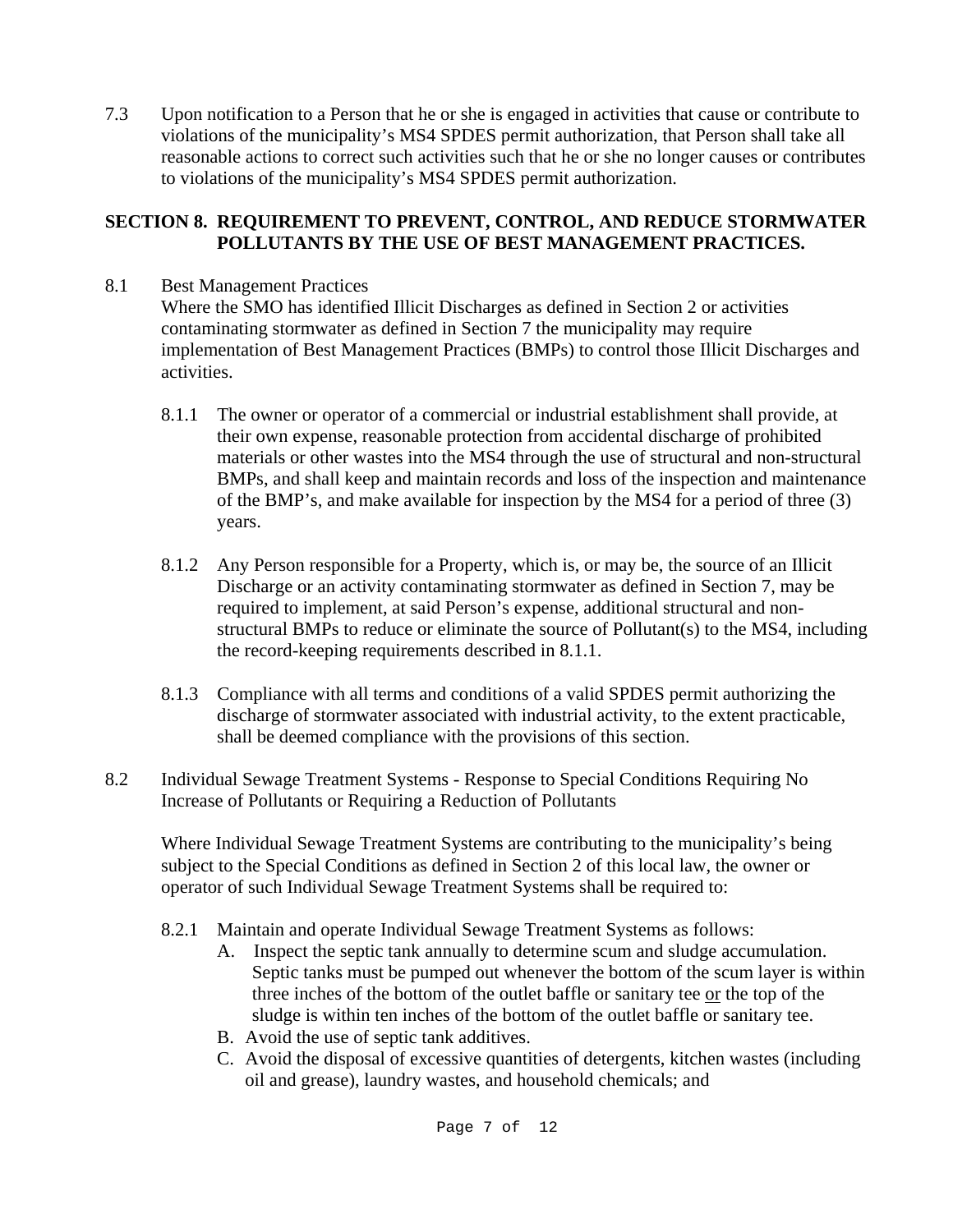- D. Prohibit the disposal of cigarette butts, disposable diapers, sanitary napkins, trash and other such items.
- E. Most tanks should be pumped out every two to three years. However, pumping may be more or less frequent depending on use. Inspection of the tank for cracks, leaks and blockages should be done by the septage hauler at the time of pumping of the tank contents.
- 8.2.2 Repair or replace Individual Sewage Treatment Systems as follows:
	- A. In accordance with 10NYCRR Appendix 75A and Article IV of the Rockland County Sanitary Code.
	- B. A Professional Engineer licensed to practice in New York State shall prepare design plans for any type of absorption field that involves:
		- 1. Relocating or extending an absorption area to a location not previously approved for such.
		- 2. Installation of a new subsurface treatment system at the same location.
		- 3. Use of alternate system or innovative system design or technology.
	- C. A written certificate of compliance shall be submitted by the design professional to the municipality at the completion of construction of the repair or replacement system. A written Certificate of Approval shall be issued by the Rockland County Health Department after inspection of the construction of the repair or replacement system.

### **SECTION 9. SUSPENSION OF ACCESS TO MS4**. Illicit Discharges in Emergency Situations.

- 9.1 If it is necessary for the SMO to take action, the SMO may, without prior notice, suspend MS4 discharge access to a Person when such suspension is necessary to stop an actual or threatened discharge which presents or may present imminent and substantial danger to the environment, to the health or welfare of persons, or to the MS4. The SMO shall notify the Person of such suspension within a reasonable time thereafter in writing of the reasons for the suspension. If the Person fails to comply with a suspension order issued in an emergency, the SMO may take such steps as deemed necessary to prevent or minimize damage to the MS4 or to minimize danger to persons. All costs and expenses incurred by the SMO to remedy the situation, including proper disposal, shall be assessed to the owner of the Property. If the property owner fails to pay same, it may become a lien against the Property, subject to a hearing a minimum of 10 days prior to the imposition of the tax lien.
- 9.2 Suspension due to the detection of Illicit Discharge. Any person discharging to the municipality's MS4 in violation of this law may have their MS4 access terminated if such termination would abate or reduce an Illicit Discharge. The SMO will notify such Person in writing of the proposed termination of its MS4 access and the reasons therefor. The Person may petition the SMO for a reconsideration and hearing. Access may be granted by the SMO if he/she finds that the Illicit Discharge has ceased and the Person has taken steps to prevent its recurrence. Access may be denied if the SMO determines in writing that the Illicit Discharge has not ceased or is likely to recur. A Person commits a violation if the Person reinstates MS4 access to Property terminated pursuant to this Section, without the prior approval of the SMO.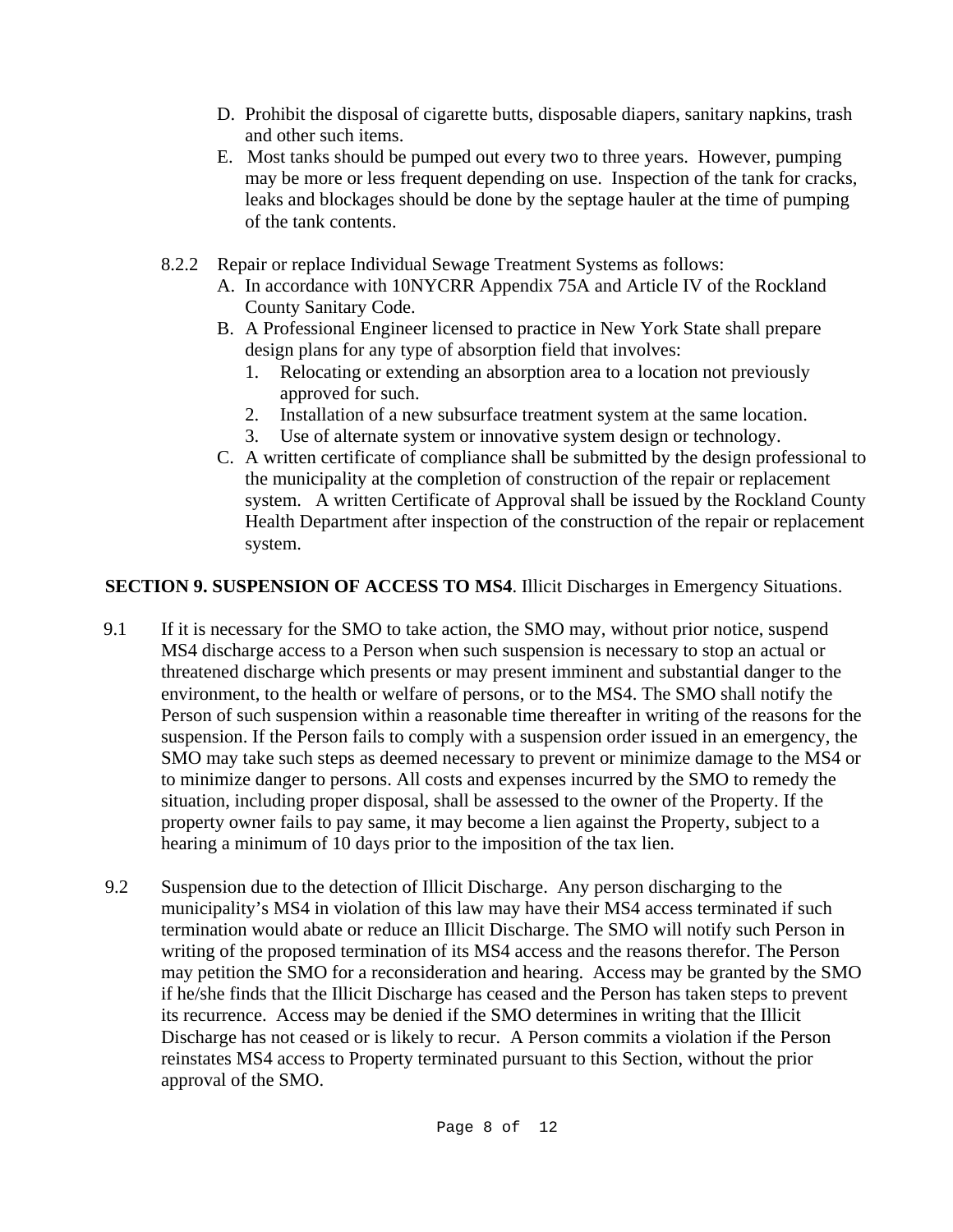### **SECTION 10. INDUSTRIAL OR CONSTRUCTION ACTIVITY DISCHARGES.**

Any Person subject to an industrial or construction activity SPDES stormwater discharge permit shall comply with all provisions of such permit. Proof of compliance with said permit shall be required by the municipality in a form acceptable to the NYS-DEC prior to the allowing of discharges to the MS4.

### **SECTION 11. ACCESS AND MONITORING OF DISCHARGES.**

- 11.1 Access to Properties.
	- 11.1.1 The SMO or his/her designee shall be permitted to enter and inspect all Properties subject to regulation under this law as often as may be necessary to determine compliance with this Law. If a Person has security measures in force that require proper identification and clearance before entry into its premises, the Person shall make the necessary arrangements to allow access to the SMO.
	- 11.1.2 All Persons shall allow the SMO ready access to all parts of the Property for the purposes of inspection, sampling, examination and copying of records as may be required to implement this law.
	- 11.1.3 The municipality shall have the right to set up on any Property subject to this law such devices as are necessary in the opinion of the SMO to conduct monitoring and/or sampling of the Property's stormwater discharge.
	- 11.1.4 The municipality has the right to require the Properties subject to this law to install monitoring equipment as is reasonably necessary to determine compliance with this law. The Property's sampling and monitoring equipment shall be maintained at all times in a safe and proper operating condition by the Person at its own expense. All devices used to measure stormwater flow and quality shall be calibrated to ensure their accuracy.
	- 11.1.5 Unreasonable delays in allowing the municipality access to a Property subject to this law is a violation of this law. A person who is the operator of a Property subject to this law commits an offense if the person denies the municipality reasonable access to the Property for the purpose of conducting any activity authorized or required by this law.
	- 11.1.6 If the SMO has been refused access to any part of the Property from which stormwater is discharged, and he/she is able to demonstrate probable cause to believe that there may be a violation of this law, or that there is a need to inspect and/or sample as part of a routine inspection and sampling program designed to verify compliance with this law or any order issued hereunder, then the SMO may seek issuance of a search warrant from any court of competent jurisdiction.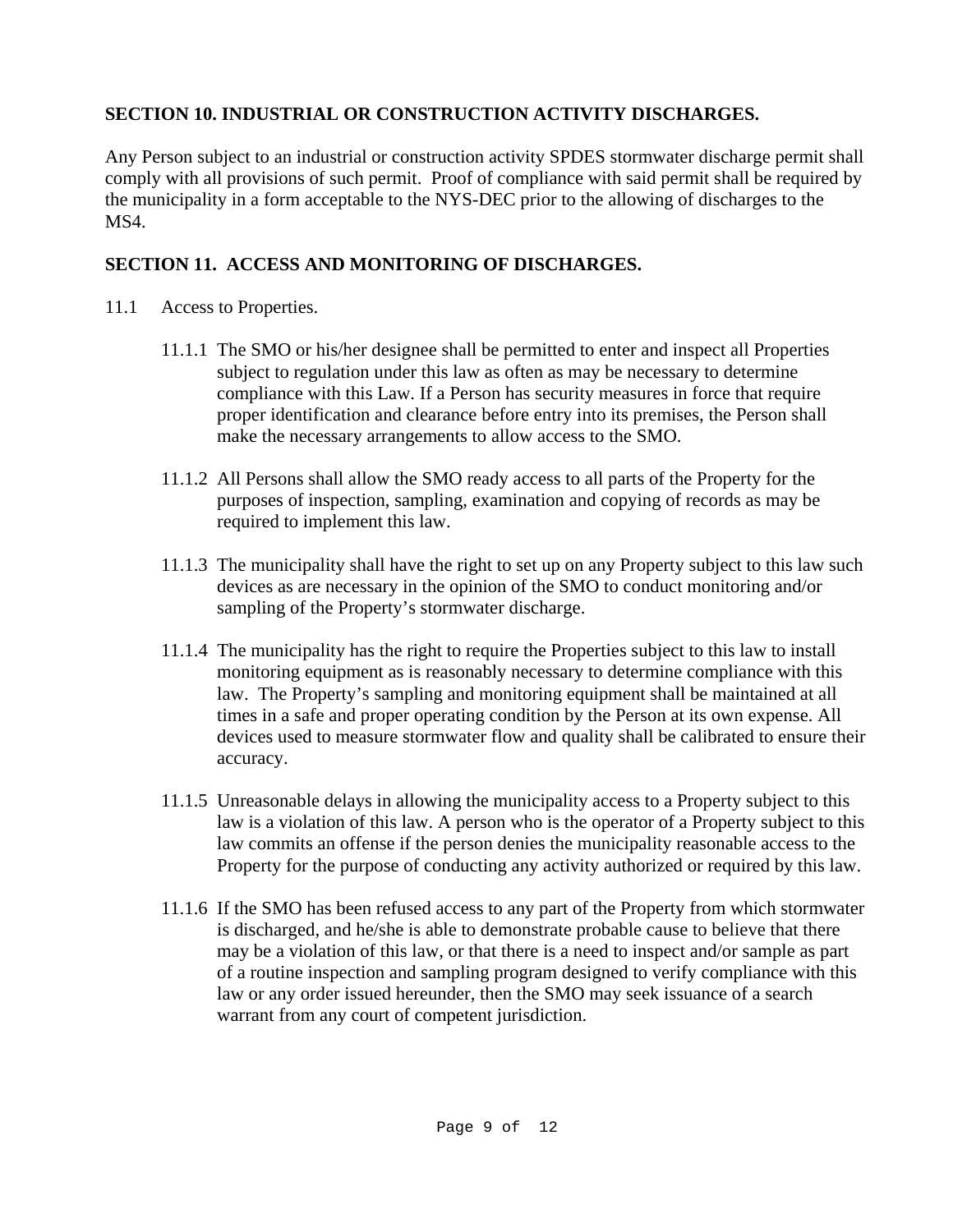#### **SECTION 12. NOTIFICATION OF SPILLS.**

Notwithstanding other requirements of law, as soon as any Person responsible for a Property or operation, or responsible for emergency response for a Property or operation has information of any known or suspected release of materials which are resulting or may result in illegal discharges or Pollutants discharging into the MS4, said Person shall take all necessary steps to ensure the discovery, containment, and cleanup of such release. In the event of such a release of hazardous materials said Person shall immediately notify emergency response agencies, the municipality, and the responsible MS4 of the occurrence via emergency dispatch services. In the event of a release of non-hazardous materials, said Person shall notify the municipality and responsible MS4 in person or by telephone or facsimile no later than the next business day. Notifications in person or by telephone shall be confirmed by written notice addressed and mailed to the municipality within three business days of the telephone notice. If the discharge of prohibited materials emanates from a commercial or industrial establishment, the owner or operator of such establishment shall also retain an on-site written record of the discharge and the actions taken to prevent its recurrence. Such records shall be retained for at least three years.

## **SECTION 13. ENFORCEMENT.**

13.1 Notice of Violation.

 When the municipality's SMO finds that a person has violated a prohibition or failed to meet a requirement of this law, the SMO may order compliance by written notice of violation by certified mail and/or posting of the Property to the responsible person. Such notice may require without limitation:

- 13.1.1 The elimination of Illicit Connections or Discharges;
- 13.1.2 That violating discharges, practices, or operations shall cease and desist;
- 13.1.3 The abatement or remediation of Stormwater pollution or contamination hazards and the restoration of any affected Property;
- 13.1.4 The performance of monitoring, analyses, and reporting;
- 13.1.5 Payment of a fine and reimbursement of any costs and/or expenses incurred by the municipality relating to the violation, and
- 13.1.6 The implementation of source control or treatment BMPs. If abatement of a violation and/or restoration of affected Property is required, the notice shall set forth a deadline within which such remediation or restoration must be completed. Said notice shall further advise that, should the violator fail to remediate or restore within the established deadline, the work will be done by a designated governmental agency or a contractor and the expense thereof shall be charged to the violator.
- 13.1.7. The municipality shall also have the right to issue an Appearance Ticket for said violation.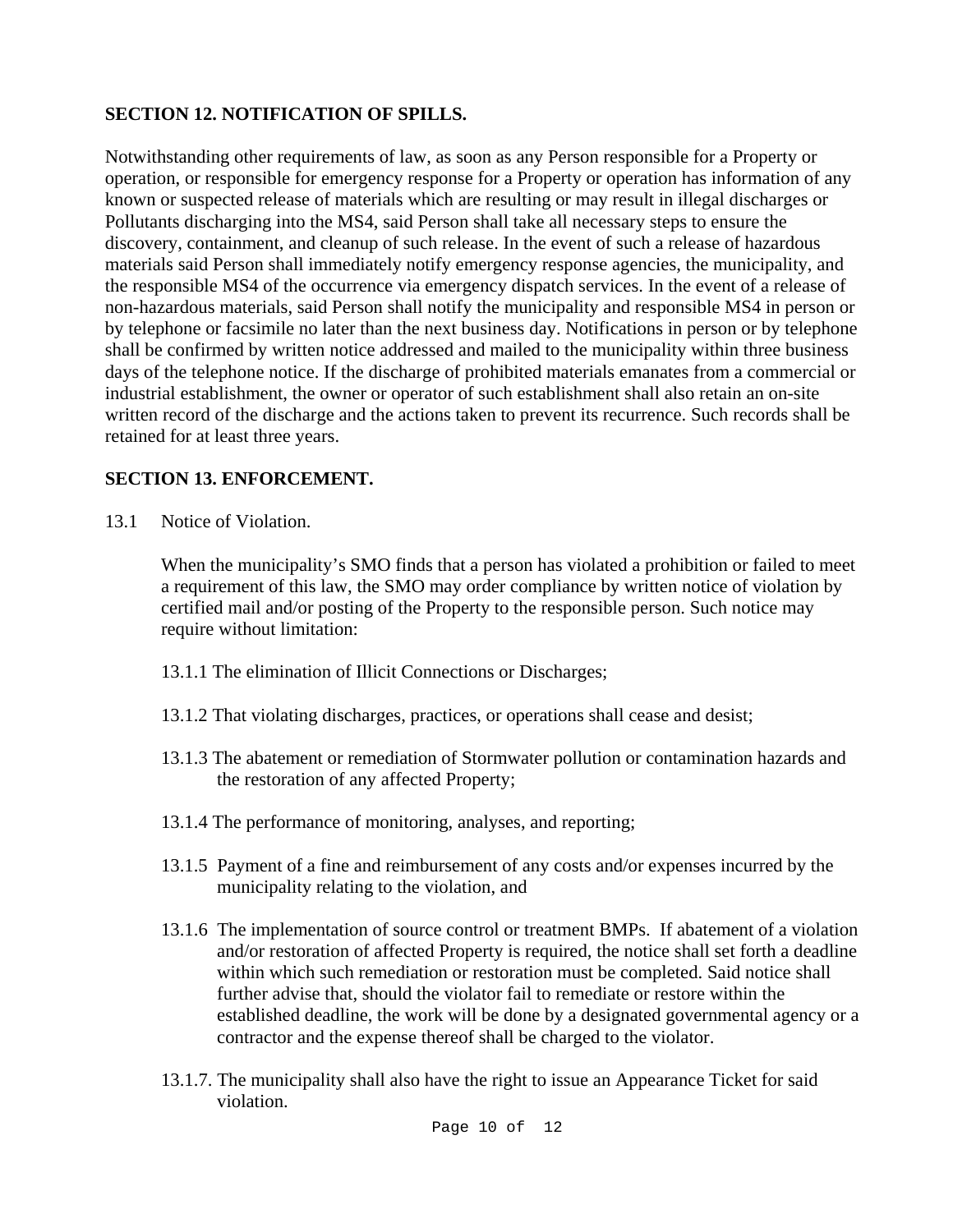### 13.2 Penalties

In addition to or as an alternative to any penalty provided herein or by law, any Person who violates the provisions of this local law shall be guilty of a violation punishable by a fine not exceeding one-thousand dollars (\$1,000) or imprisonment for a period not to exceed 15 days, or both for conviction of a first offense; for conviction of a second offense both of which were committed within a period of five years, punishable by a fine not less than one-thousand dollars (\$1,000) nor more than two-thousand five hundred dollars (\$2,500) or imprisonment for a period not to exceed 15 days, or both; and upon conviction for a third or subsequent offense all of which were committed within a period of five years, punishable by a fine not less than two-thousand five hundred dollars (\$2,500) nor more than five-thousand dollars (\$5,000) or imprisonment for a period not to exceed 15 days, or both. However, for the purposes of conferring jurisdiction upon courts and judicial officers generally, violations of this local law shall be deemed offenses. Each week's continued violation shall constitute a separate additional offense.

# **SECTION 14. APPEAL OF NOTICE OF VIOLATION.**

Any Person receiving a Notice of Violation may appeal the determination of the SMO to the Town Board within 15 days of its issuance, which shall hear the appeal within 30 days after the filing of the appeal, and within five days of making its decision, file its decision in the office of the municipal clerk and mail a copy of its decision by certified mail to said Person.

# **SECTION 15. CORRECTIVE MEASURES AFTER APPEAL.**

- 15.1 If the violation has not been corrected pursuant to the requirements set forth in the Notice of Violation, or, in the event of an appeal, within 5 business days of the decision of the municipal authority upholding the decision of the SMO, then the SMO may request the Person's permission for access to the subject property to take any and all measures reasonably necessary to abate the violation and/or restore the property*.* The cost of implementing and maintaining such measures shall be the sole responsibility of the Person.
- 15.2 If refused access to the subject Property, the SMO may seek a warrant in a court of competent jurisdiction to be authorized to enter upon the property take any and all measures reasonably necessary to abate the violation and/or restore the property. The cost of implementing and maintaining such measures shall be the sole responsibility of the Person.

## **SECTION 16. INJUNCTIVE RELIEF.**

It shall be unlawful for any Person to violate any provision or fail to comply with any of the requirements of this law. If a Person has violated or continues to violate the provisions of this law, the SMO may petition for a preliminary or permanent injunction restraining the person from activities which would create further violations or compelling the Person to perform abatement or remediation of the violation.